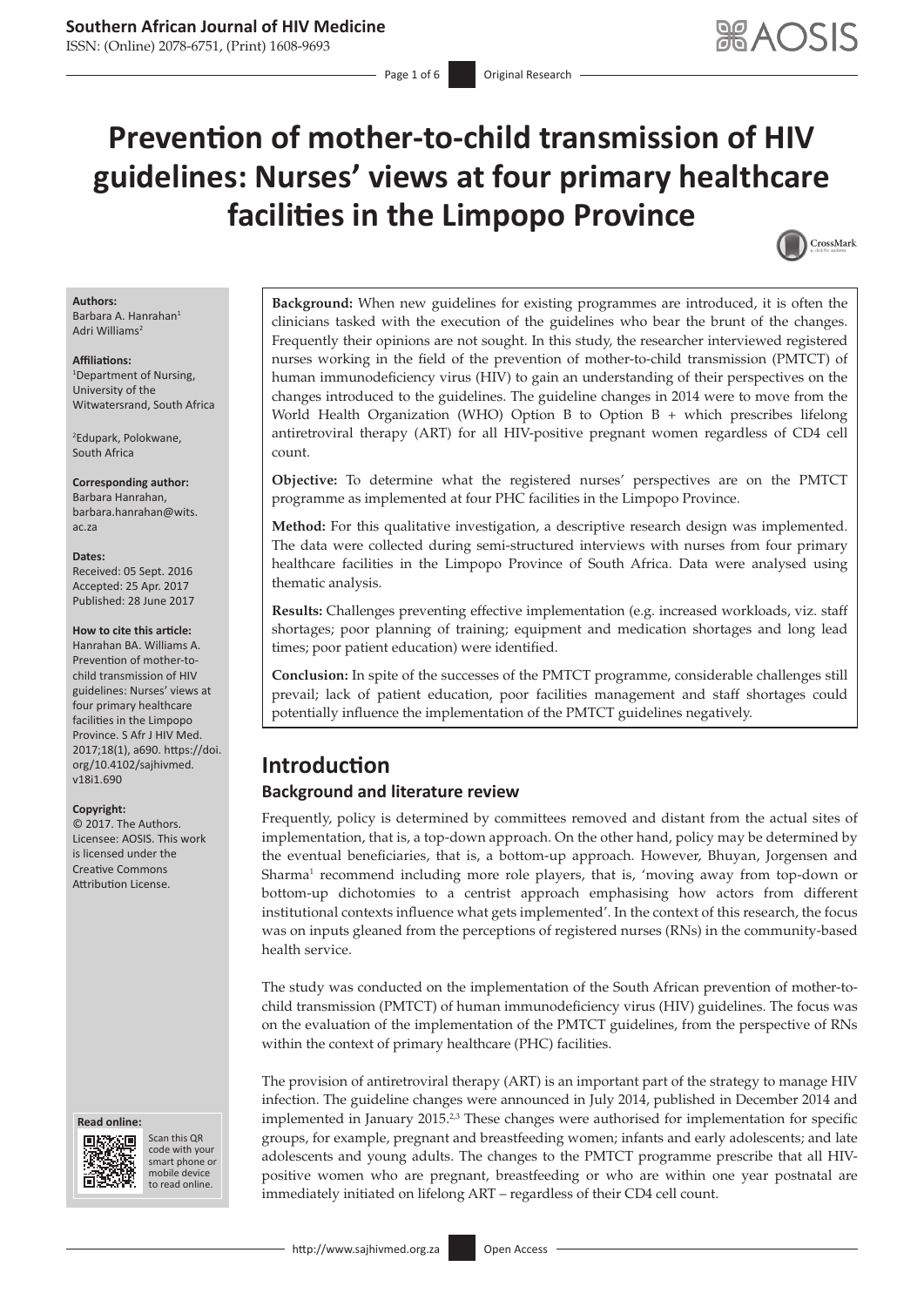ART is often initiated by a registered or PHC nurse, and this is known as Nurse Initiated and Managed Antiretroviral Therapy (NIMART).4 NIMART is credited for distinct benefits, such as earlier, quicker patient uptake with improved patient retention, enhanced patient outcomes, greater access to care (especially for those in rural communities) and reduced travel expenses to patients.<sup>5</sup> The effectiveness of this programme depends on various factors as shown in other studies.

In a study executed in Uganda, the challenges experienced during the implementation of the PMTCT programme were investigated.<sup>6</sup> The study concluded that there was a lack of infant testing and early diagnosis, patients' non-adherence to medical instructions, staff shortages, inadequate facilities and equipment that impede the implementation of the programme.

In a study in Mozambique, it was found that the integration of the PMTCT programme, voluntary counselling and testing (VCT) and highly active antiretroviral therapy (HAART) services caused an increase in the duty burden of the nurses, resulting in a staff shortage. It was also found that the nurses lacked cultural sensitivity, which made patient education ineffectual – which in turn led to the impairment of the implementation of the various programmes.7

A third study in KwaZulu-Natal, South Africa, focused on the implementation of programmes implemented at 27 PHC sites (peri-urban and rural).<sup>8</sup> It found that the PMTCT programme had shown significant improvements and achieved high coverage of interventions during pregnancy and delivery, but coverage of interventions for infants remained poor. Many PHC facilities had designated health workers for the PMTCT programme, but fragmentation of services created challenges with regard to patient access.

The fourth study was conducted in Eastern Cape and in Gauteng to evaluate health system weaknesses in accessing PMTCT services in South Africa.<sup>9</sup> The study revealed weaknesses within the implementation of the programme such as shortages in staff, shortages of supplies, delayed HIV testing and treatment, delayed payment to lay HIV counsellors, delays in the receipt of laboratory results and the initiation of antiretroviral (ARV) therapy. A lack of healthcare worker education and fragmentation of services also caused delays in HIV diagnosis and care.<sup>9</sup>

It is clear from the abovementioned studies that existing information is outdated because of the changes that have taken place in the PMTCT guidelines, and does not reflect the quality of the programme from the perspective of nursing responsibilities.

# **Objectives**

The study's main aim was to determine what the RNs' perspectives are on the PMTCT programme as implemented at four PHC facilities in the Limpopo Province in order to

discover whether any improvements could be suggested to guide management in its strategies to provide quality PMTCT healthcare service.

# **Research design and methodology**

This study followed the format of a qualitative, descriptive research design. The data were collected during semistructured interviews using an interview guide. Open-ended questions were used, followed by more targeted open-ended probe questions.10

The study sites were purposively selected, and four PHC facilities in the Polokwane District, of the Limpopo Province, were chosen. These sites were chosen because they were easily accessible and considered safe to access. The four sites each serve the general population in Polokwane, as well as villages in the district and serve approximately 5000 patients per month (i.e. individual patients visited these PHC facilities for all the various services provided, not only for PMTCT services). The sites that were visited included three remote sites, varying in services that are available to the areas' patients. Polokwane is the capital of the Limpopo Province and the selected facilities are typical PHC facilities in the district.

A pilot study was undertaken before implementing the final research. The interview guide was tested on a small sample of five participants and resulted in a few small adjustments to the interview protocols.

The sample for the study was purposively selected and participants were chosen based on the inclusion criteria.<sup>11</sup> Twenty-one participants (*n* = 21) were identified and interviewed until data saturation was reached (Table 1). It was decided that data saturation occurred when the same responses were recorded 10 times. The sample size constituted approximately 40% of all the available registered nursing staff members across all four facilities. Included in the study were RNs with at least one years' experience in PMTCT implementation, who agreed to participate in the study. The interviews were then conducted and data were collected in July 2014. The audio recordings with their accompanying field notes were transcribed, and the data from the interviews were analysed using thematic analysis.<sup>12</sup>

| <b>TABLE 1:</b> The demographic data of participants ( $n = 21$ ) in a qualitative study of |
|---------------------------------------------------------------------------------------------|
| the prevention of mother-to-child transmission programme in the Polokwane                   |
| District.                                                                                   |

| Data          | Frequency    | $\frac{0}{0}$ |
|---------------|--------------|---------------|
| Gender        |              |               |
| Female        | 18           | 86            |
| Male          | 3            | 14            |
| <b>Totals</b> | 21           | 100           |
| Age range     |              |               |
| $20 - 29$     | 3            | 14.2          |
| $30 - 29$     | $\mathbf{1}$ | 5             |
| $40 - 49$     | 5            | 23.8          |
| $50 - 59$     | 8            | 38            |
| $60 - 69$     | 4            | 19            |
| <b>Total</b>  | 21           | 100           |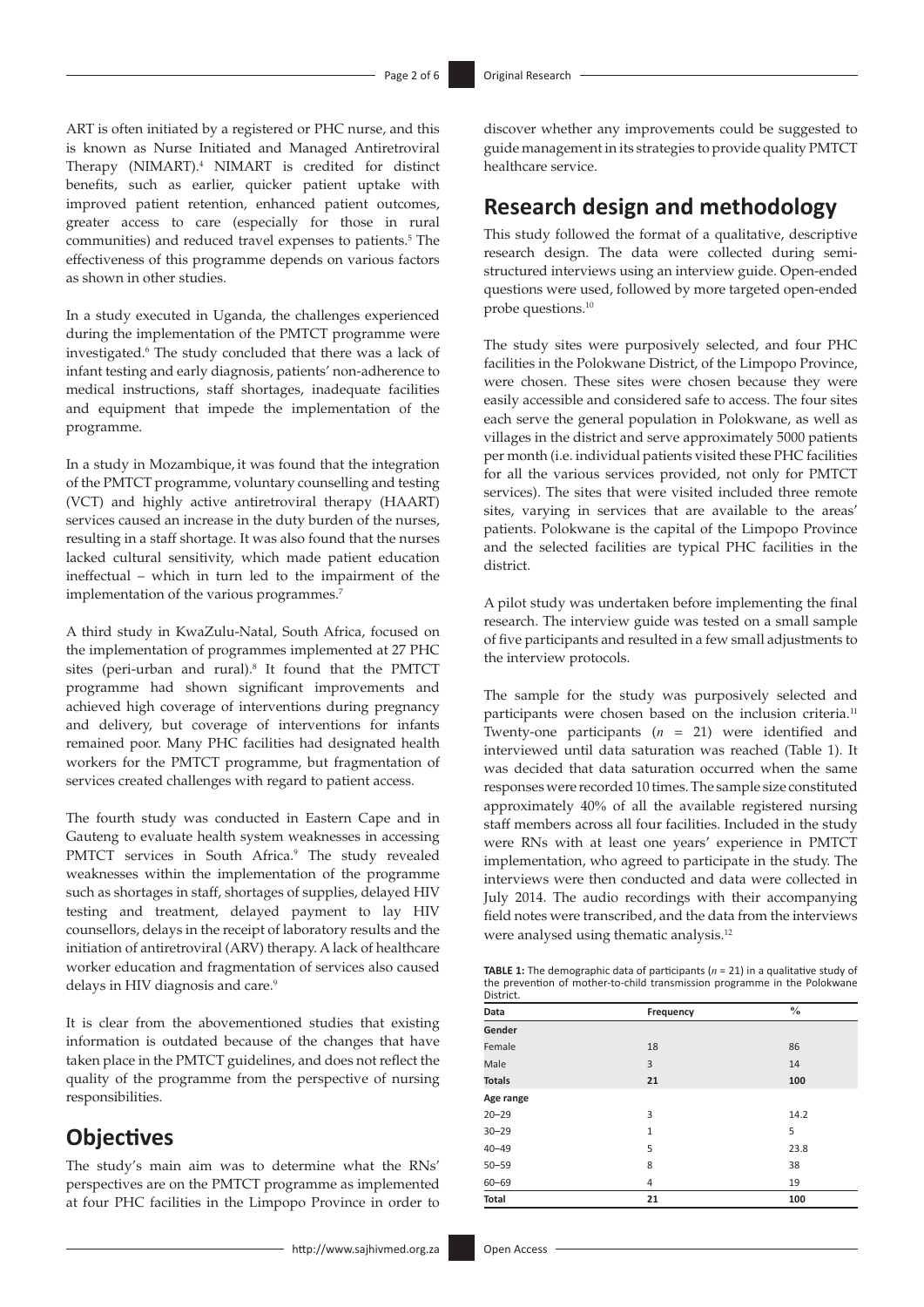The trustworthiness and credibility of the research was accomplished by prolonged engagement, referential adequacy and member checks with the participants to ensure the correct interpretation. To ensure dependability and confirmability, a subject specialist from the Department of Health (DoH) and Social Development in Limpopo Province was consulted to audit the study. A clearance certificate (M131164) to conduct the study was obtained from the University of the Witwatersrand Human Research Ethics Committee (Medical), as well permission from the Limpopo DoH and Social Development, and the CEO of the Polokwane/Mankweng Hospital Complex. All participants provided written informed consent.

# **Findings**

## **Demographic data**

The demographical data of the participants are depicted in Table 1.

## **To record and analyse the perspectives of the registered nurses on the successes on the implementation of the national prevention of mother-to-child transmission guidelines**

The majority  $(n = 16)$  of the participants were of the opinion that the PMTCT programme is working effectively, and half  $(n = 8)$  of them thought that there is now an earlier antenatalbooking trend amongst patients. The term 'early booking' refers to when a patient first seeks healthcare during her pregnancy. HIV-positive women are then initiated on ART on the same day, regardless of their gestation or CD4 cell count. It is pertinent that the majority  $(n = 15)$  of the participants were of the opinion that there is a decreased rate in positive polymerase chain reaction (PCR) rates in infants at the time of the study. In Limpopo, a decline was shown in the motherto-child transmission of HIV (MTCT) rates for the period 2013/14 where the transmission rates for infants (at 6–8 weeks) was 2.3%. 13

Five of the participants  $(n = 5)$  viewed the education of the staff members as a contributing factor to the successes of PMTCT, as was their effective teamwork (*n* = 7) and positive attitude and commitment  $(n = 6)$ . A substantial number  $(n = 19)$  of participants verbalised that they have updates on the PMTCT programme, as well as the PMTCT policies and guidelines, available to them. Other factors were also mentioned: nurses felt that they educated patients and that their effective communication with the patients and the DoH (monthly site visits from the DoH delegate) were key in the success of the PMTCT programme.

## **To record and analyse the perspectives of the registered nurses on the challenges on the implementation of the national prevention of mother-to-child transmission programme guidelines**

Four main themes under challenges were identified, namely: 'Staffing', 'Late bookings', 'Patient education' and 'Resources'.

Under 'Staffing', the main challenge that was experienced was staff shortages because of various reasons, such as a general nursing shortage  $(n = 7)$  and a time-consuming programme (assessing patients) (*n* = 5). Other challenges were that participants were not given advance notice of planned continuous education (*n* = 3). Even though a majority of participants  $(n = 19)$  were of the opinion that they received the necessary timely updates on the PMTCT guidelines, there were a few participants who felt that they did not receive regular continuous education from the DoH (*n* = 3).

The second theme under challenges was 'Late bookings'. There were participants who felt that there are prevailing problems when it came to the timing of patients' booking for antenatal care. Some of the participants felt that human migration contributed to a late booking tendency  $(n = 10)$ , and others believed that patients' cultural convictions  $(n = 7)$ prevented them from seeking care early in pregnancy. The participants also thought that teenagers  $(n = 6)$  were less likely to seek antenatal care early in pregnancy. The last contributing factor to late bookings that was identified by the participants as a lack of support systems (*n* = 5) and that patients who do not have a supportive family or community around them tend to book later for PMTCT care.

The third theme 'Patient education' indicated that there were challenges that could be linked to the patients' misconception or misunderstanding of HIV, HIV treatment and the general intention of PMTCT. Some of the participants were of the opinion that patients still experienced a fear of being stigmatised  $(n = 6)$  by their communities and denied their HIV status. Two participants commented that patients did not adhere to the treatment that was prescribed and that patients experienced information overload (*n* = 2) when diagnosed. Participants also experienced language as a barrier (*n* = 2) when interacting with immigrant patients, and some of the participants felt that patients did not breastfeed exclusively, and mixed the feedings (*n* = 2). Other patient education issues discussed by the participants included the following: patients did not follow-up or were late in following up on testing of their infants at 18 months (*n* = 1) and that traditional remedies  $(n = 1)$  are still being used in conjunction with ART.

The fourth theme identified under challenges was 'Resources' and could be classified as facility management problems. A number of participants felt that there were general equipment shortages  $(n = 4)$ . The nurses also felt that their facilities were in a state of disrepair (*n* = 3). Other challenges experienced were medication shortages (*n* = 2) and overdue blood results  $(n = 1)$ .

## **The third main finding identified is 'Possible solutions'**

There are four themes under 'Possible solutions'. The first theme, 'Staffing' indicated that participants felt that the nursing shortage can be addressed by the recruitment of more staff members  $(n = 5)$ . Advance notice of upcoming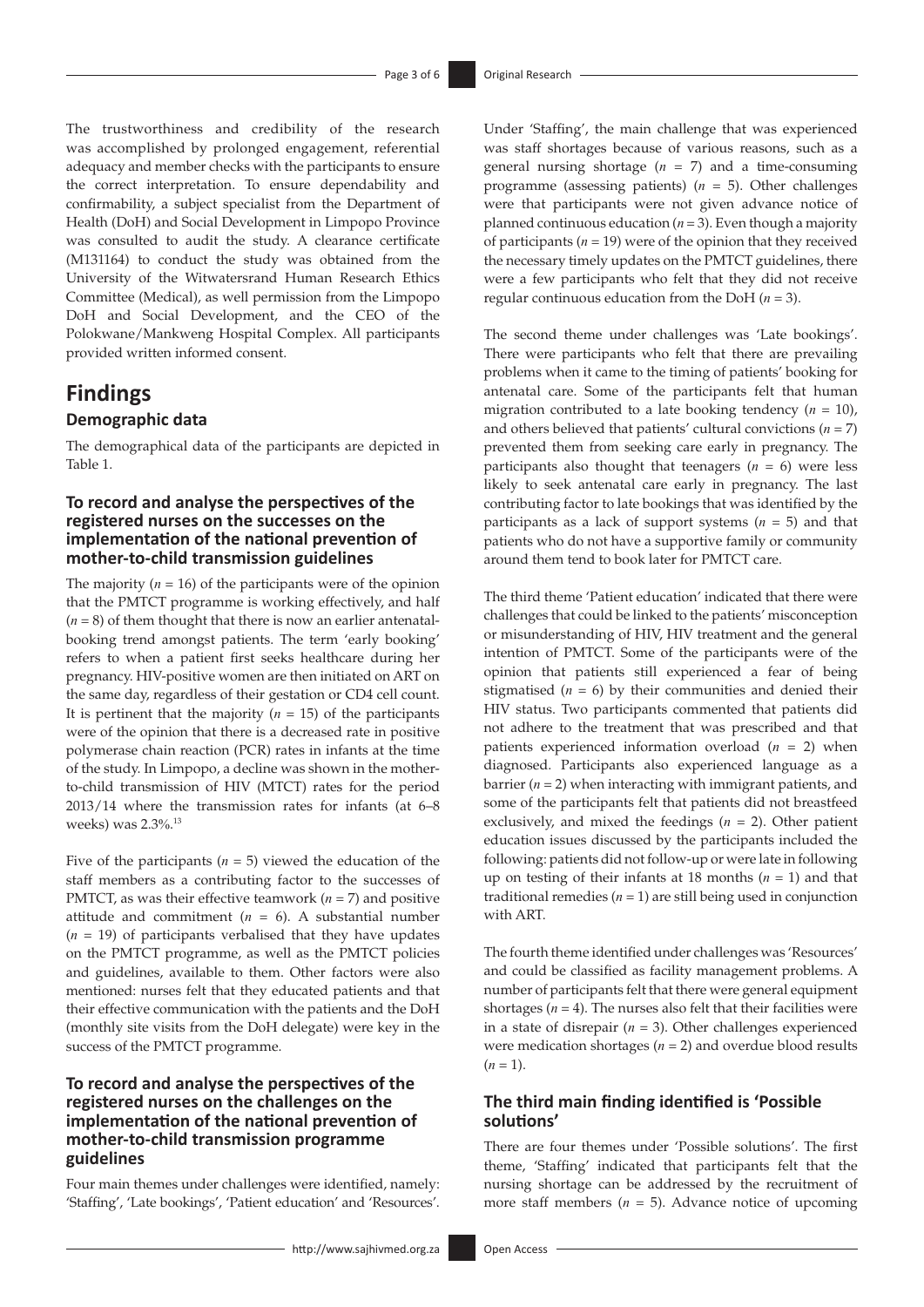training (*n* = 1) and employing limited-period contract nurses  $(n = 1)$  in the PHC facilities in the event that permanent nurses are assigned for extended periods of training, also featured.

The second theme is 'Education'. Participants (*n* = 8) thought that national campaigns using the media (radio, television and billboards) could address both late bookings and the lack of patient knowledge. Participants (*n* = 6) also felt that involving the communities – for example, during imbizos (or community meetings) – in educational campaigns could address the lack of knowledge on HIV and HIV treatment and improve the general understanding of the objectives of the PMTCT programme. In addition to these suggestions, the participants  $(n = 6)$  also felt that school education programmes could help solve the late booking tendencies amongst pregnant teenagers.

The third theme is 'Immigration: Home Affairs and Stakeholders'. The participant who suggested this felt that the Department of Home Affairs could convene stakeholder meetings to address late bookings because of human migration (immigration), by educating immigrants on the importance and availability of antenatal care.

Theme four 'Computer database' was identified when a participant recommended that a national computer database could streamline appointments and facilitate patient followup regardless of where they might relocate. Other participants  $(n = 4)$  were of the opinion that the employment of tracing teams could help locate patients who do not follow-up with PMTCT care or could actually find pregnant women who are not seeking antenatal care.

## **Discussion**

This study found, according to the perceptions of the nurses working at the implementation level of the PMTCT guidelines, that the PMTCT programme is effective and that there is a definite tendency of pregnant women to report earlier for antenatal care. The PMTCT programme has made significant advances and is available at approximately 98% of the PHC facilities across the country. Importantly, according to the participants, fewer HIV-positive infants are born. With the steady increase in mothers taking part in the programme, the South African MTCT rates have dropped significantly to 1.3% in 2014.3 This supports the participants' opinions. Nurses feel that their education and commitment is instrumental in the success of the PMTCT programme. The study found that an overwhelming number of the participants agreed that they had received the necessary timely education (*n* = 5), support manuals and guidelines from the DoH (*n* = 19) to implement the PMTCT programme. A few participants (*n* = 3) did, however, mention that they did not receive regular continuous education on the PMTCT programme from the DoH. This could suggest fragmentation of learning scheduling at either the DoH or the PHC facility level.

However, in spite of the efficacy of the programme, the participants were of the opinion that their patients and the

communities they come from have a significant lack of knowledge where it pertains to HIV and HIV treatment. This lack of understanding prevented women from seeking care earlier in pregnancy and reduced their adherence to the prescribed treatment. Therefore, it was concluded that communities in the Limpopo Province still need more education on HIV, HIV treatment and the PMTCT programme.

With the increased burden of NIMART, nurses feel overwhelmed at times, having to spend a great deal more time per patient. There is an increased work burden, but no additional support is given. This staff shortage could lead to longer waiting periods for patients at PHC facilities and decreased morale amongst staff members. In this study, it was found that 19% of the nurses were already at the generally accepted retirement age, and 38% of the nurses will be at retirement age in under 10 years. According to SANC,<sup>14</sup> 18% of RNs in South Africa are at retirement age (60 years to > 69 years), and 30% are close to retirement age (50 years to 59 years). More overwhelmingly, only 5% of RNs nationally are under the age of 30 years; that is, the cadre of younger nurses is alarmingly small (Figure 1).

It is clear that the nursing population at the sites studied is aging, and this could be a contributing factor to the nursing shortage currently experienced at these PHC facilities.

In this study, the participants stressed that the ineffective management of facilities, dilapidated buildings and shortages of working equipment could lead to protracted patient visits. According to Ho,<sup>15</sup> this particular problem is also relevant in the Mpumalanga Province (Gert Sibande District) where buildings and facilities are inadequate, unhygienic and unsafe, resulting in substandard patient care. Rutter<sup>16</sup> also referred to the mounting evidence of inefficiencies and undignified conditions patients in the Free State are subjected to. The findings of the People's Commission of Inquiry into



*Source*: 15. SANC. Age distribution: Registered nurses/midwives [homepage on the Internet]. c2016 [cited 2016 March 24]. Available from: [http://www.sanc.co.za/stats/Stat2016/](http://www.sanc.co.za/stats/Stat2016/Age%20stats%202016.pdf) Age%20stats%[202016.pdf](http://www.sanc.co.za/stats/Stat2016/Age%20stats%202016.pdf)

**FIGURE 1:** Age distribution of registered nurses in South Africa in December 2016.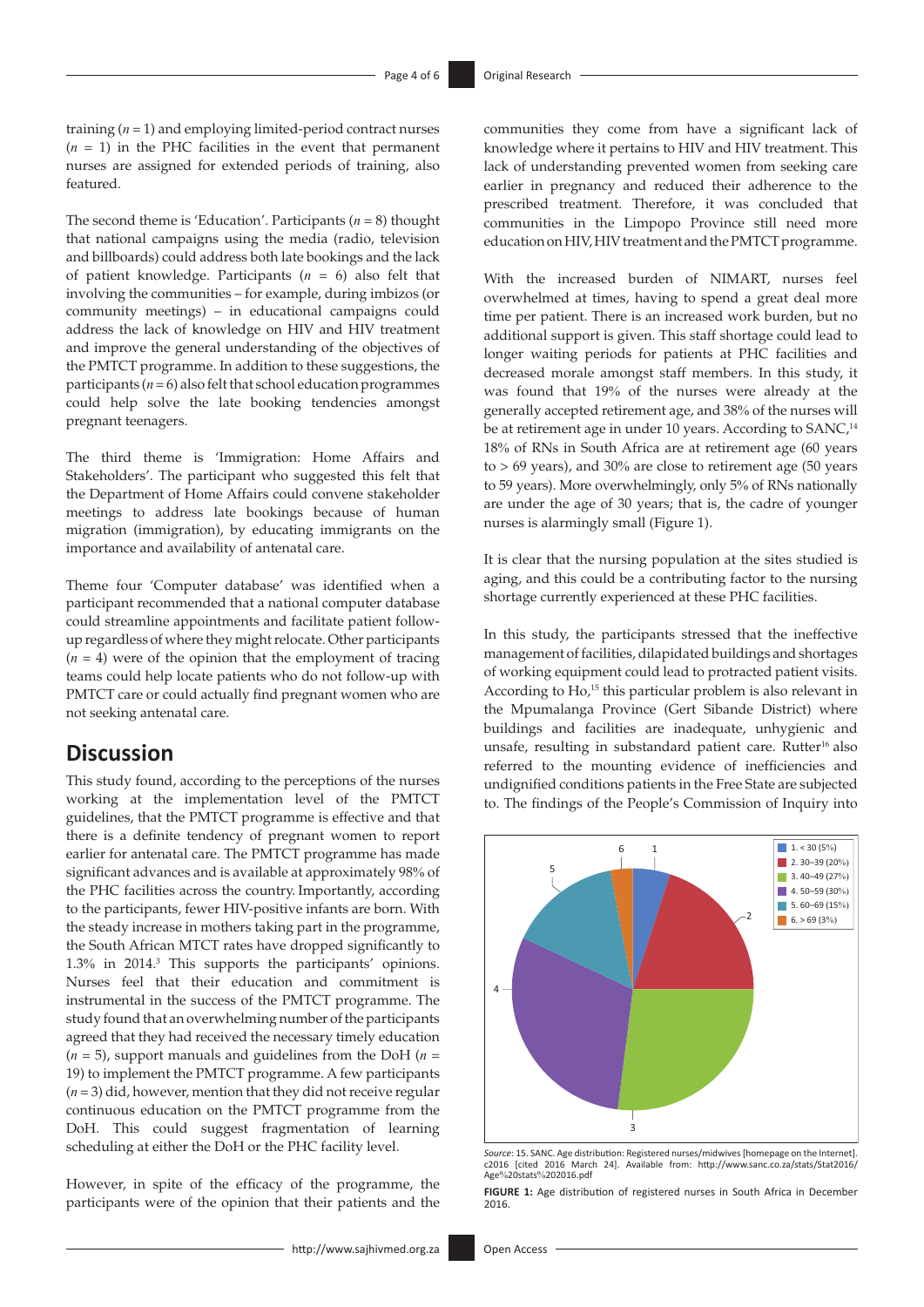the Free State healthcare system, indicate that facilities are often in disrepair and equipment broken or unavailable. The facility management challenges seem to be a countrywide problem and do not only influence the implementation of the PMTCT programme but other healthcare programmes as well.

During the interviews, participants were asked how they would address the challenges that they experienced. A general idea that emerged from this study is that the communities around the Polokwane District needed more education and that this could be addressed by launching more national and community campaigns to increase adherence to the PMTCT programme and encourage earlier bookings. It was also found that the participants believed the nursing shortage could be addressed by staff recruitment and the implementation of support services like tracing teams.

#### **Limitations**

Data were only collected at four PHC facilities in the Polokwane District of the Limpopo Province. Because of the small sample size, it will not be possible to generalise conclusions to all PHC facilities in the Limpopo Province, and these conclusions may not be applicable to all South African PHC facilities. The language barrier was partly addressed by the use of a fieldworker who was able to assist in the clarification of any questions and responses of the participants and the researcher. This was accomplished by communicating in the mother tongue of the participants. In some cases, however, it appeared that the participants comprehended the questions fully but, on analysing the responses, some doubt may be cast on this assumption. During data analysis, it became evident that the fieldworker had simplified some of the questions to the effect that the questions were not as open-ended as originally intended. This may have limited the participants' responses.

## **Managerial suggestions**

Several suggestions flowed from this study:

- Research could be done on the intake of new nurse trainees who are supposed to supplement and eventually replace the aging nursing population in South Africa. This could render a better explanation for the current reasons for the nursing shortage in South Africa and possibly discover ways to encourage young school leavers to choose nursing as a career.
- Further research is suggested to ascertain workload (nurse– patient ratios) at PHC facilities in the Limpopo Province. It is unclear whether these ratios are monitored, which prompts the researcher to propose this recommendation. This will ensure that nurses are not overburdened and, where needed, that more staff appointments could be made. It may also be considered to develop individual staff members within the aegis of personal and professional practice to potentially balance the stress of perceived staff shortages.
- • A continued, increased effort from the DoH should be made to increase the South African citizens' knowledge on the HIV and PMTCT by initiating national, community and school campaigns.
- On a more practical and selective level, the researcher saw the need for more personalised patient education. Patients should be issued with a 'take-home' information booklet by the nurses. This booklet should contain general information on HIV (emphasising the importance of viewing HIV as a chronic medical problem), the patient's treatment regimen how to correctly take medication, as well as how to improve health and well-being. This information booklet could be a useful tool in supporting and educating patients and their immediate family members and may combat information overload and confusion.
- Clinic facilities, that is, buildings and equipment should be improved. The sites visited were in a state of disrepair and needed improvement and regular maintenance (as mentioned by the participants). This could be addressed by training the facility managers, as well as conducting an audit of the infrastructure that could reveal the extent of the maintenance required to repair those buildings that are in disrepair. Another audit is recommended to highlight the essential equipment that should be acquired in order to reduce patient waiting times.
- Advance notice of training from the DoH should be ensured, and nurse managers at the sites should communicate effectively with personnel to ensure that the staff members are informed of the planned training dates. PMTCT training requires frequent updated training and this should feature in the in-service and development plan each facility compiles annually.
- The implementation of a national computer database is suggested to ensure a better monitoring system. This will eliminate the unnecessary repetition of tests and treatment of migrating patients, resulting in a reduction of costs and ensuring that there is an accurate audit trail on all known patients throughout South Africa. This will also ensure a reduction of 'loss to follow-up' because of the improved patient tracking and tracing. This will require a significant financial investment in a real-time computer documentation system, so that information is directly available to any NIMART practitioner at any given time.

# **Conclusions**

MTCT rates have dropped significantly to 1.3% in 2014.<sup>2</sup> In spite of the successes of the PMTCT programme, considerable challenges still prevail; lack of patient education, poor facilities management and staff shortages could potentially influence the implementation of the PMTCT guidelines negatively. The findings and commentary in this study call for further research about the perspectives of nurses on the PMTCT policies and guidelines, as well as other national healthcare guidelines which could result in policy changes and improvements on a national level. National policy and guideline committees need to take cognisance of the suggestions made by the